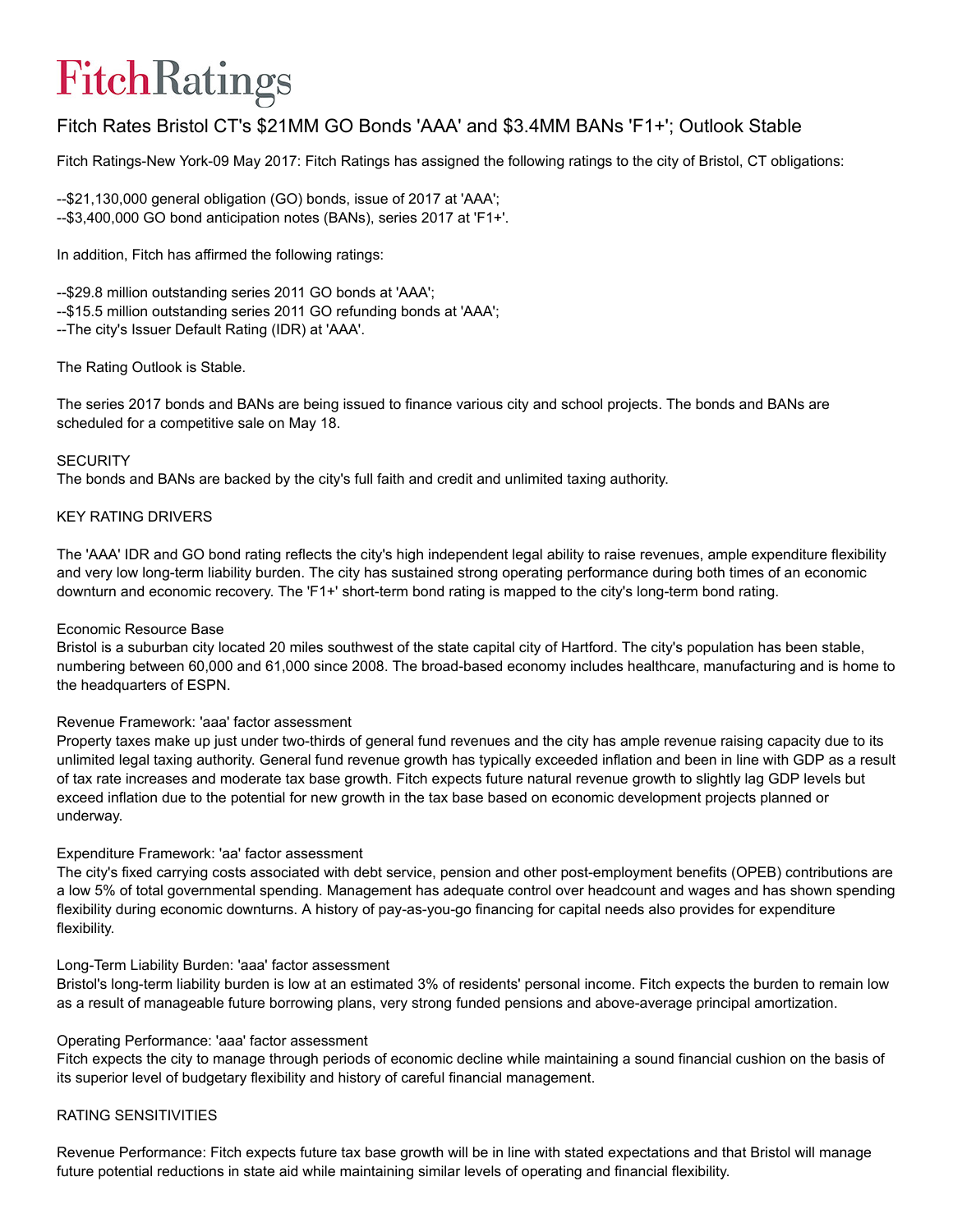# CREDIT PROFILE

Wealth levels exceed national levels but are below that of the wealthy state. Top 10 taxpayers within the city comprise nearly 16% of taxable assessed value with ESPN having the largest share by far at nearly 6%. ESPN has expanded its facility considerably in recent years and is the largest employer in the city with approximately 4,200 employees. While ESPN has made reductions in staff in recent years, it still remains a leader in national sports broadcasting and Fitch expects it to remain a prominent presence in the city. The remainder of the top 10 taxpayers is spread amongst a major developer, retail, utilities and a theme park. The city also benefits from recent investments in manufacturing and the upcoming construction of a planned 60,000 square foot downtown medical facility by Bristol Hospital, currently the city's second largest employer.

#### Revenue Framework

The city's primary source of revenue is property tax, which accounts for roughly 70% of the general fund operating budget and supports stability in operating revenues. State aid, primarily associated with education, is the next largest source of revenue and is subject to more variability.

General fund revenue growth has exceeded the rate of inflation and was in line with U.S. GDP levels based on the 10-year compound annual growth rate from fiscal 2006 through 2016. Such growth was achieved through a combination of tax rate increases and moderate tax base growth. The city tax base experienced 52% growth based on the Oct. 1, 2007 revaluation and then experienced an 11% decline based on the Oct. 1, 2012 revaluation. Fitch expects natural growth prospects for revenues to lag GDP but slightly exceed inflation as a result of new economic development plans in place, recent growth in building permit values and expected moderate increases in tax base valuations from the upcoming five year tax base revaluation to be effective Oct. 1, 2017.

The state governor's preliminary budget proposal reflects a reduction in state aid to local governments throughout the state but the actual levels of decline are still to be determined when the final budget is expected to be approved next month. Fitch expects cuts in state assistance for the city and its schools to be manageable due to the city's strong financial credit profile which includes solid revenue and expenditure flexibility.

The strength of the city's revenue framework lies in its revenue raising authority as the city has independent legal ability to raise taxes without limit under Connecticut law.

#### Expenditure Framework

Education and public safety represent the largest shares of expenditures, at roughly 57% and 13% of the fiscal 2017 budget, respectively. Steady population trends have allowed the city to keep up with service demands without considerable budgetary pressures.

Fitch expects the pace of natural spending growth to be in line with revenue growth, reflecting historical trends and ongoing revenue expectations. Debt service levels are not expected to change materially based on issuance of the series 2017 bonds, future debt plans and principal amortization of 70% over ten years. Pension contributions have historically been very low due to the strong funded levels of the city's plans but contributions for the city's general employees plan will increase moderately due to a gradual reduction in the investment rate of return from 7.5% to 7% spread evenly over five years beginning in fiscal 2018.

Carrying costs for annual debt service, pension contributions and OPEB represent a low 5% of fiscal 2016 total governmental spending. Fitch expects such levels to remain low based on debt plans, a moderate rise in future pension contributions and manageable OPEB obligations.

The city has the ability to reduce expenses tied to its services, namely through the reduction of staff or imposition of furloughs, if necessary. A reduction in fire department staffing levels is limited due to minimum manning requirements. Union contracts are subject to arbitration but a decision may be rejected by a two-thirds vote by city council. A new arbitration panel would then be appointed by the state and their subsequent decisions are required to take into consideration the financial capability of the city.

Similar to most Connecticut municipalities, education expenses make up the majority of the budget for the city. A minimum budgeting rule restricts the city's ability to cut education funding from the year prior, somewhat restricting budgetary flexibility in this area.

#### Long-Term Liability Burden

Bristol's long-term liability burden is very low at 3% of personal income and is made up almost entirely of the city's rapidly amortizing debt. Pensions do not present a pressure, as the city maintains three pension plans for general employees, police and fire with estimated asset-to-liability ratios of 90%, 155% and 234%, respectively, as of June 30, 2016 in accordance with GASB 67 and based on a Fitch adjusted 7% investment rate of return.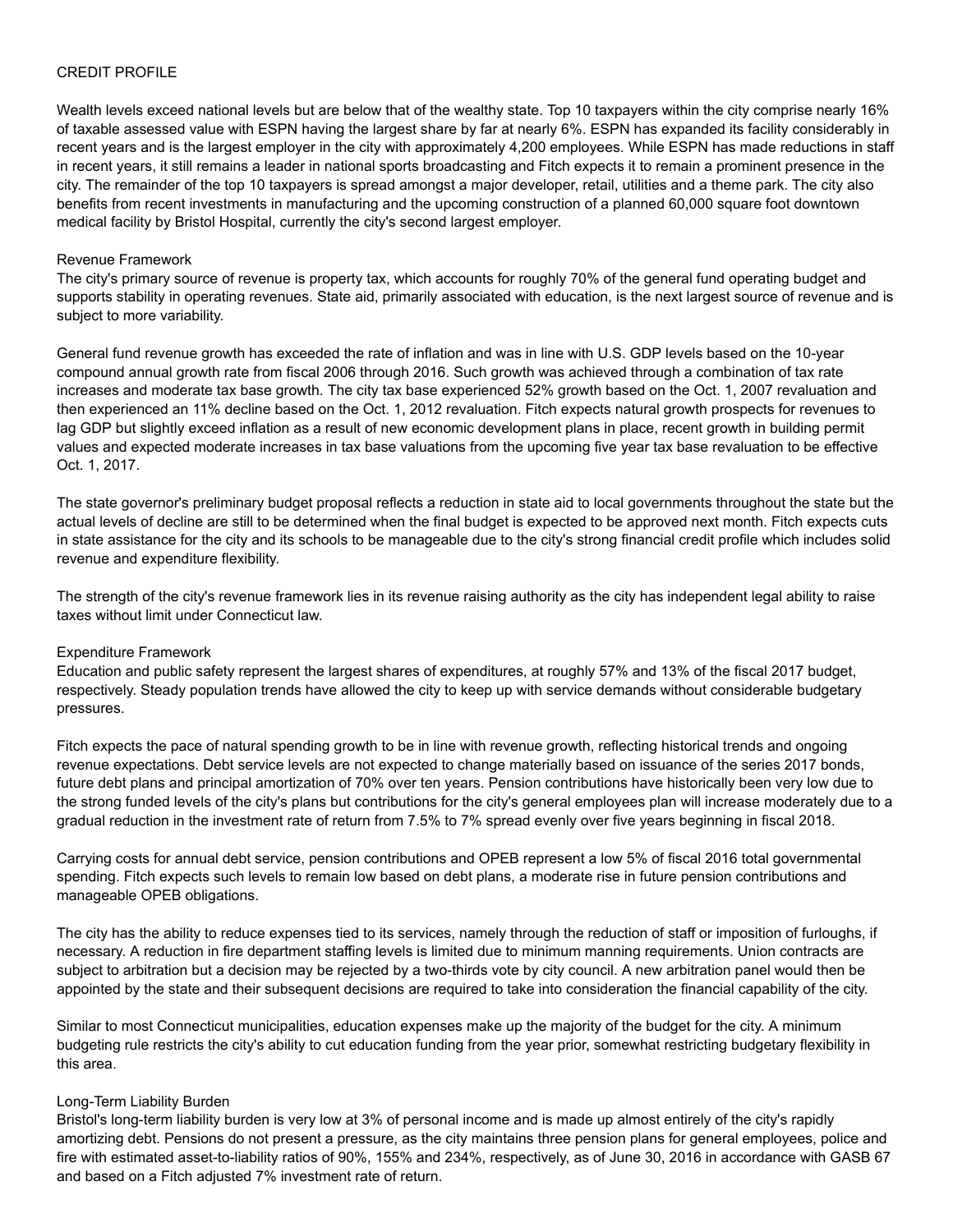The city's unfunded OPEB liability was \$56 million as of June 30, 2016 representing a moderate 2% of personal income. Management has been making contributions annually in excess of pay-as-you-go since 2008 and has accumulated assets in its OPEB trust fund totaling approximately \$6 million as of June 30, 2016.

# Operating Performance

Fitch expects the city will continue to maintain financial flexibility throughout an economic cycle given its historically stable revenue performance, superior level of inherent budget flexibility on the basis of its unlimited taxing authority and ample spending flexibility. In addition, management has demonstrated its commitment to maintaining sound reserve levels in compliance with its policy of at least 15% of spending.

The city has managed its operations prudently through a combination of moderate annual tax levy increases and conservative budgeting practices resulting in surplus net operating results for the last seven fiscal years. Management took actions to control costs during the downturn and maintained a steady level of general fund reserves within policy levels. Excess surplus over and above the 15% policy level are typically used to support capital, fleet and maintenance spending through its capital fund. The unrestricted fund balance at fiscal end 2016 was \$36 million or a solid 18% of spending.

Fiscal 2016 general fund operations were positive and the general fund had a net operating surplus of \$4.4 million or roughly 2% of spending. The yearend results incorporate additional transfers out of \$2.5 million for economic development, capital investment and prefunding OPEB obligations in addition to amounts included in the original budget for such purposes. The fiscal 2017 general fund budget totaled \$189 million and is up about 2% from the prior year's original budget. Management is projecting positive results again based on operations to date.

The fiscal 2018 budget is in preliminary stages, but management expects a moderate increase in the tax rate and conservative assumptions around decreases in potential state funding. No use of unassigned general fund balance is planned.

Contact:

Primary Analyst Kevin Dolan **Director** +1-212-908-0538 Fitch Ratings, Inc. 33 Whitehall Street New York, NY 10004

Secondary Analyst Andrew Hoffman **Director** +1-212-908-0500

Committee Chairperson Michael Rinaldi Senior Director +1-212-908-0833

In addition to the sources of information identified in Fitch's applicable criteria specified below, this action was informed by information from Lumesis and InvestorTools.

Media Relations: Elizabeth Fogerty, New York, Tel: +1 (212) 908 0526, Email: elizabeth.fogerty@fitchratings.com.

Additional information is available on www.fitchratings.com

#### Applicable Criteria

Rating U.S. Public Finance Short-Term Debt (pub. 08 Feb 2017) [\(https://www.fitchratings.com/site/re/893974\)](https://www.fitchratings.com/site/re/893974) U.S. Tax-Supported Rating Criteria (pub. 18 Apr 2016) [\(https://www.fitchratings.com/site/re/879478\)](https://www.fitchratings.com/site/re/879478)

#### Additional Disclosures

Dodd-Frank Rating Information Disclosure Form (https://www.fitchratings.com/site/dodd-frank-disclosure/1023397) Solicitation Status [\(https://www.fitchratings.com/site/pr/1023397#solicitation\)](#page-4-0) Endorsement Policy [\(https://www.fitchratings.com/regulatory\)](https://www.fitchratings.com/regulatory)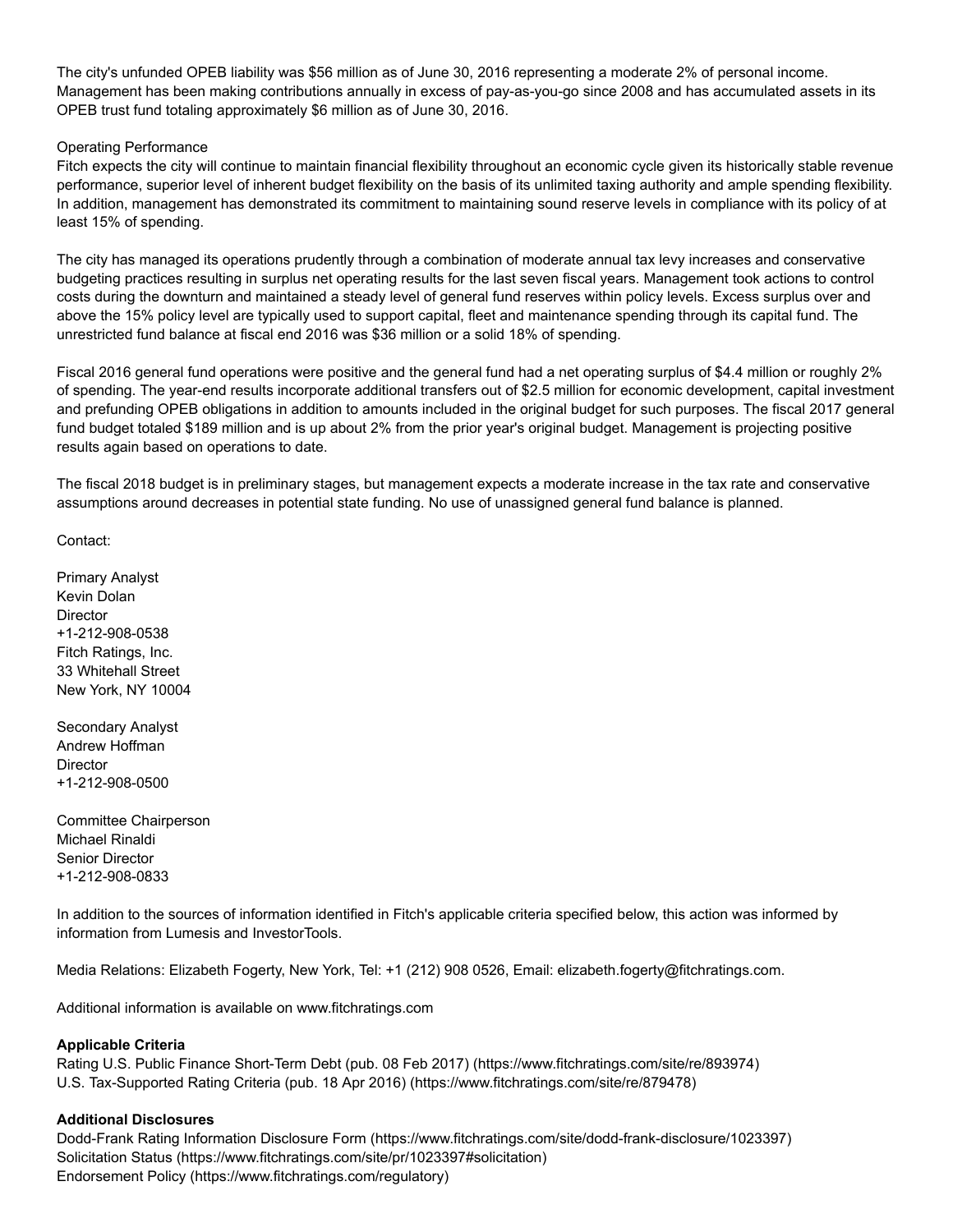ALL FITCH CREDIT RATINGS ARE SUBJECT TO CERTAIN LIMITATIONS AND DISCLAIMERS. PLEASE READ THESE LIMITATIONS AND DISCLAIMERS BY FOLLOWING THIS LINK:

[HTTPS://WWW.FITCHRATINGS.COM/UNDERSTANDINGCREDITRATINGS](https://www.fitchratings.com/understandingcreditratings)

(https://www.fitchratings.com/understandingcreditratings). IN ADDITION, RATING DEFINITIONS AND THE TERMS OF USE OF SUCH RATINGS ARE AVAILABLE ON THE AGENCY'S PUBLIC WEB SITE AT WWW.FITCHRATINGS.COM. [\(https://www.fitchratings.com\).](https://www.fitchratings.com/) PUBLISHED RATINGS, CRITERIA, AND METHODOLOGIES ARE AVAILABLE FROM THIS SITE AT ALL TIMES. FITCH'S CODE OF CONDUCT, CONFIDENTIALITY, CONFLICTS OF INTEREST, AFFILIATE FIREWALL, COMPLIANCE, AND OTHER RELEVANT POLICIES AND PROCEDURES ARE ALSO AVAILABLE FROM THE CODE OF CONDUCT SECTION OF THIS SITE. DIRECTORS AND SHAREHOLDERS RELEVANT INTERESTS ARE AVAILABLE AT [HTTPS://WWW.FITCHRATINGS.COM/SITE/REGULATORY](https://www.fitchratings.com/site/regulatory) (https://www.fitchratings.com/site/regulatory). FITCH MAY HAVE PROVIDED ANOTHER PERMISSIBLE SERVICE TO THE RATED ENTITY OR ITS RELATED THIRD PARTIES. DETAILS OF THIS SERVICE FOR RATINGS FOR WHICH THE LEAD ANALYST IS BASED IN AN EUREGISTERED ENTITY CAN BE FOUND ON THE ENTITY SUMMARY PAGE FOR THIS ISSUER ON THE FITCH WEBSITE.

Copyright © 2017 by Fitch Ratings, Inc., Fitch Ratings Ltd. and its subsidiaries. 33 Whitehall Street, NY, NY 10004. Telephone: 1 800-753-4824, (212) 908-0500. Fax: (212) 480-4435. Reproduction or retransmission in whole or in part is prohibited except by permission. All rights reserved. In issuing and maintaining its ratings and in making other reports (including forecast information), Fitch relies on factual information it receives from issuers and underwriters and from other sources Fitch believes to be credible. Fitch conducts a reasonable investigation of the factual information relied upon by it in accordance with its ratings methodology, and obtains reasonable verification of that information from independent sources, to the extent such sources are available for a given security or in a given jurisdiction. The manner of Fitch's factual investigation and the scope of the third-party verification it obtains will vary depending on the nature of the rated security and its issuer, the requirements and practices in the jurisdiction in which the rated security is offered and sold and/or the issuer is located, the availability and nature of relevant public information, access to the management of the issuer and its advisers, the availability of pre-existing third-party verifications such as audit reports, agreed-upon procedures letters, appraisals, actuarial reports, engineering reports, legal opinions and other reports provided by third parties, the availability of independent and competent third- party verification sources with respect to the particular security or in the particular jurisdiction of the issuer, and a variety of other factors. Users of Fitch's ratings and reports should understand that neither an enhanced factual investigation nor any third-party verification can ensure that all of the information Fitch relies on in connection with a rating or a report will be accurate and complete. Ultimately, the issuer and its advisers are responsible for the accuracy of the information they provide to Fitch and to the market in offering documents and other reports. In issuing its ratings and its reports, Fitch must rely on the work of experts, including independent auditors with respect to financial statements and attorneys with respect to legal and tax matters. Further, ratings and forecasts of financial and other information are inherently forward-looking and embody assumptions and predictions about future events that by their nature cannot be verified as facts. As a result, despite any verification of current facts, ratings and forecasts can be affected by future events or conditions that were not anticipated at the time a rating or forecast was issued or affirmed.

The information in this report is provided "as is" without any representation or warranty of any kind, and Fitch does not represent or warrant that the report or any of its contents will meet any of the requirements of a recipient of the report. A Fitch rating is an opinion as to the creditworthiness of a security. This opinion and reports made by Fitch are based on established criteria and methodologies that Fitch is continuously evaluating and updating. Therefore, ratings and reports are the collective work product of Fitch and no individual, or group of individuals, is solely responsible for a rating or a report. The rating does not address the risk of loss due to risks other than credit risk, unless such risk is specifically mentioned. Fitch is not engaged in the offer or sale of any security. All Fitch reports have shared authorship. Individuals identified in a Fitch report were involved in, but are not solely responsible for, the opinions stated therein. The individuals are named for contact purposes only. A report providing a Fitch rating is neither a prospectus nor a substitute for the information assembled, verified and presented to investors by the issuer and its agents in connection with the sale of the securities. Ratings may be changed or withdrawn at any time for any reason in the sole discretion of Fitch. Fitch does not provide investment advice of any sort. Ratings are not a recommendation to buy, sell, or hold any security. Ratings do not comment on the adequacy of market price, the suitability of any security for a particular investor, or the tax-exempt nature or taxability of payments made in respect to any security. Fitch receives fees from issuers, insurers, guarantors, other obligors, and underwriters for rating securities. Such fees generally vary from US\$1,000 to US\$750,000 (or the applicable currency equivalent) per issue. In certain cases, Fitch will rate all or a number of issues issued by a particular issuer, or insured or guaranteed by a particular insurer or guarantor, for a single annual fee. Such fees are expected to vary from US\$10,000 to US\$1,500,000 (or the applicable currency equivalent). The assignment, publication, or dissemination of a rating by Fitch shall not constitute a consent by Fitch to use its name as an expert in connection with any registration statement filed under the United States securities laws, the Financial Services and Markets Act of 2000 of the United Kingdom, or the securities laws of any particular jurisdiction. Due to the relative efficiency of electronic publishing and distribution, Fitch research may be available to electronic subscribers up to three days earlier than to print subscribers.

For Australia, New Zealand, Taiwan and South Korea only: Fitch Australia Pty Ltd holds an Australian financial services license (AFS license no. 337123) which authorizes it to provide credit ratings to wholesale clients only. Credit ratings information published by Fitch is not intended to be used by persons who are retail clients within the meaning of the Corporations Act 2001